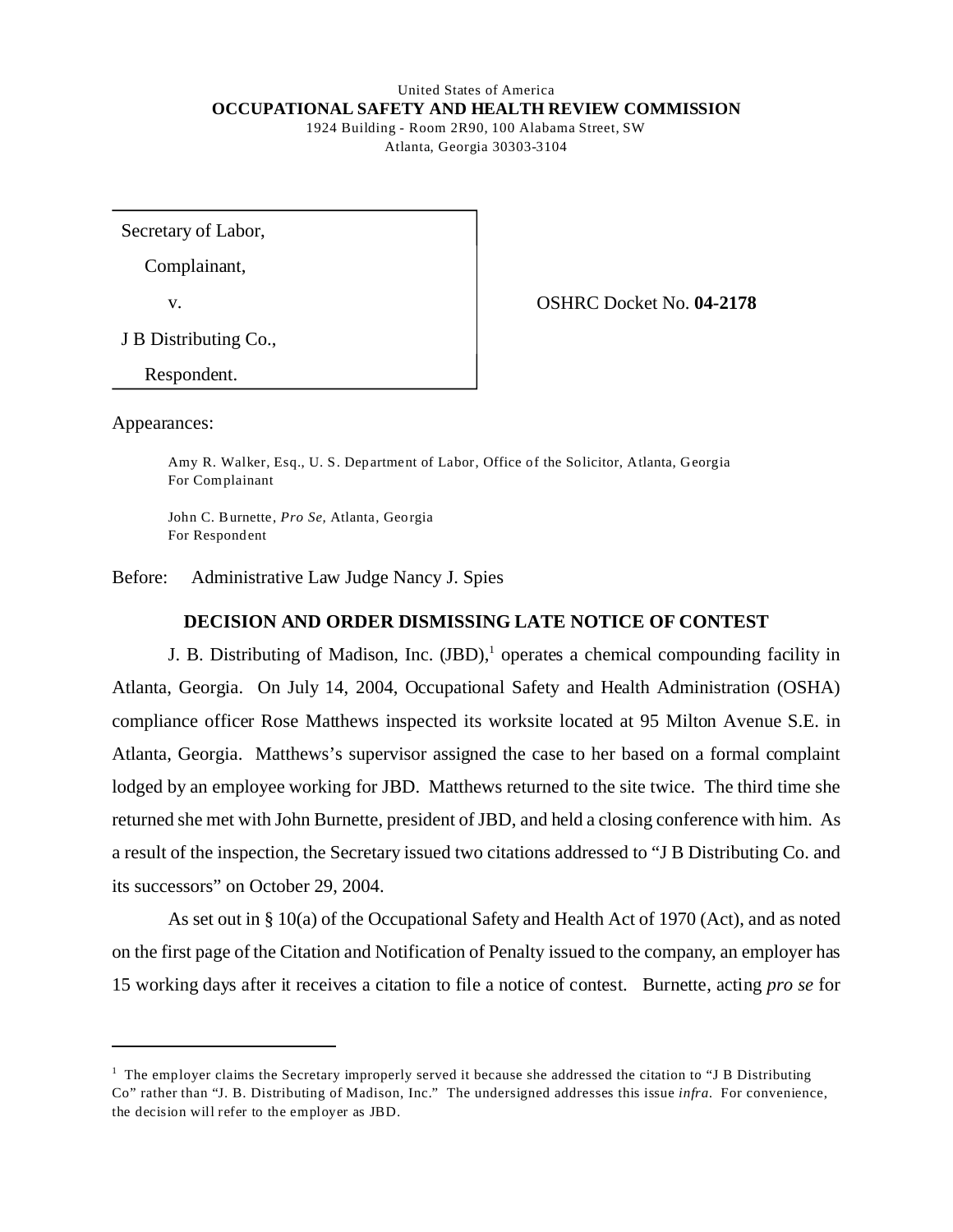JBD*,* contested the citations by letter dated December 3, 2004, 23 working days after receiving the citations.

On January 11, 2005, the Secretary moved to vacate JBD's late notice of contest. On March 11, 2005, the undersigned held a hearing in Atlanta, Georgia. The parties have filed posthearing briefs. For the reasons set out below, the undersigned concludes that JBD's notice of contest was untimely filed. The notice of contest is vacated.

#### **ISSUES**

(1) Did the Secretary fail to serve the correct party by addressing the citations to "JB Distributing Co. and its successors"?

(2) Did the Secretary fail to serve the correct party when it accepted the certified mail receipt signed by employee Jessie Mitchell as proof of service?

(3) Did JBD establish that its failure to file a timely notice of contest was due to a misrepresentation, mistake, inadvertence, surprise or excusable neglect?

#### **FINDINGS OF FACT**

Responding to an employee complaint, compliance officer Matthews arrived at 95 Milton Avenue S.E. in Atlanta, Georgia, on July 14, 2004. The employee complaint named the company located at that address as "J B Distributing Company," and stated the contact person for the company was John Burnette. Matthews found the front door locked. She looked through her file for the name and telephone number of a JBD representative to call. As she was searching, JDB employee Jessie Mitchell exited the building. He identified himself as a supervisor of J B Distributing and said he was leaving work for the day. He instructed Matthews to go around back to a second building to talk to employee Dale Buchanan. Matthews met with Buchanan and asked if JBD president John Burnette was there. Buchanan told her Burnette was not present and that he infrequently visited the premises. Matthews asked for permission to inspect the rear building, where employees compounded chemicals. Buchanan consented and accompanied her on the walkaround inspection (Tr. 28-31, 41).

Matthews returned to the worksite on a later date, but the buildings were locked and no one was present. After numerous attempts to contact Burnette, Matthews finally reached him and arranged to meet him at his office on August 3, 2004. At that meeting, Matthews held a closing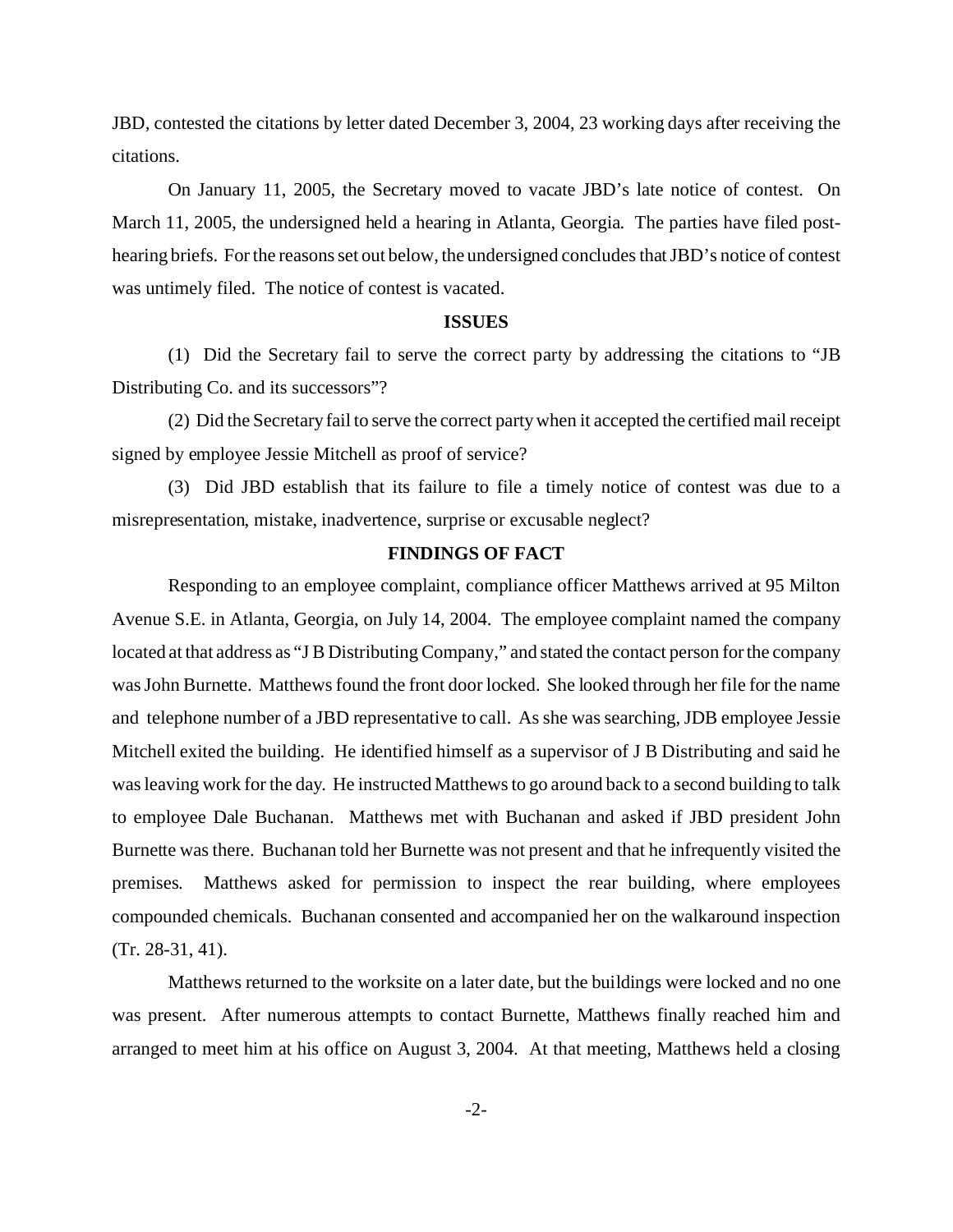conference with Burnette and explained in detail the inspection process and OSHA's policy. She gave Burnette a copy of the formal complaint. Matthews told Burnette that he would likely be cited by the Secretary for violating several OSHA standards and that the citations would arrive via certified mail. Matthews stated at no time during the closing conference did Burnette inform Matthews the name of his company was anything other than J B Distributing Company (Tr. 32-41).

The citations arrived at the office address on November 1, 2004. Jessie Mitchell signed the certified mail receipt (Exh. C-4). On December 3, 2004, Burnette sent a letter headed "NOTICE OF INTENT TO CONTEST," contesting the two citations. Underneath the signature line, the following is printed:

# JOHN C. BURNETTE, C.E.O. J. B. DISTRIBUTING CO., INC. 95 MILTON AVE., S.E. ATLANTA, GEORGIA 30315

OSHA returned the letter to Burnette, informing him it had been received past the deadline for contesting the citations. OSHA forwarded a copy of Burnette's letter to the Review Commission. On January 11, 2005, the Secretary filed her motion to dismiss the notice of contest. In the prehearing statement, JBD claims the name of the company is "J B Distributing of Madison, Inc.," and not "J B Distributing Company."

At the hearing JBD produced documentation showing that it was incorporated in Florida in 1979 as "J. B. Distributing Company of Madison, Inc." (Exh R-1).2 The corporation's business and mailing address is the same Milton Avenue address where Matthews conducted her inspection. Burnette testified he told Matthews during the closing conference the correct name of his company is J. B. Distributing of Madison, Inc. (Tr. 54).

## **Principles of Law**

Section 10(a) of the Occupational Safety and Health Act of 1970 (Act) provides in pertinent

part:

If within fifteen working days from the receipt of the notice issued by the Secretary the employer fails to notify the Secretary that he intends to contest the citation or proposed assessment of penalty, . . . within such time, the citation and assessment,

 $2$  The Secretary's attorney presented no evidence of incorporations in the State of Georgia.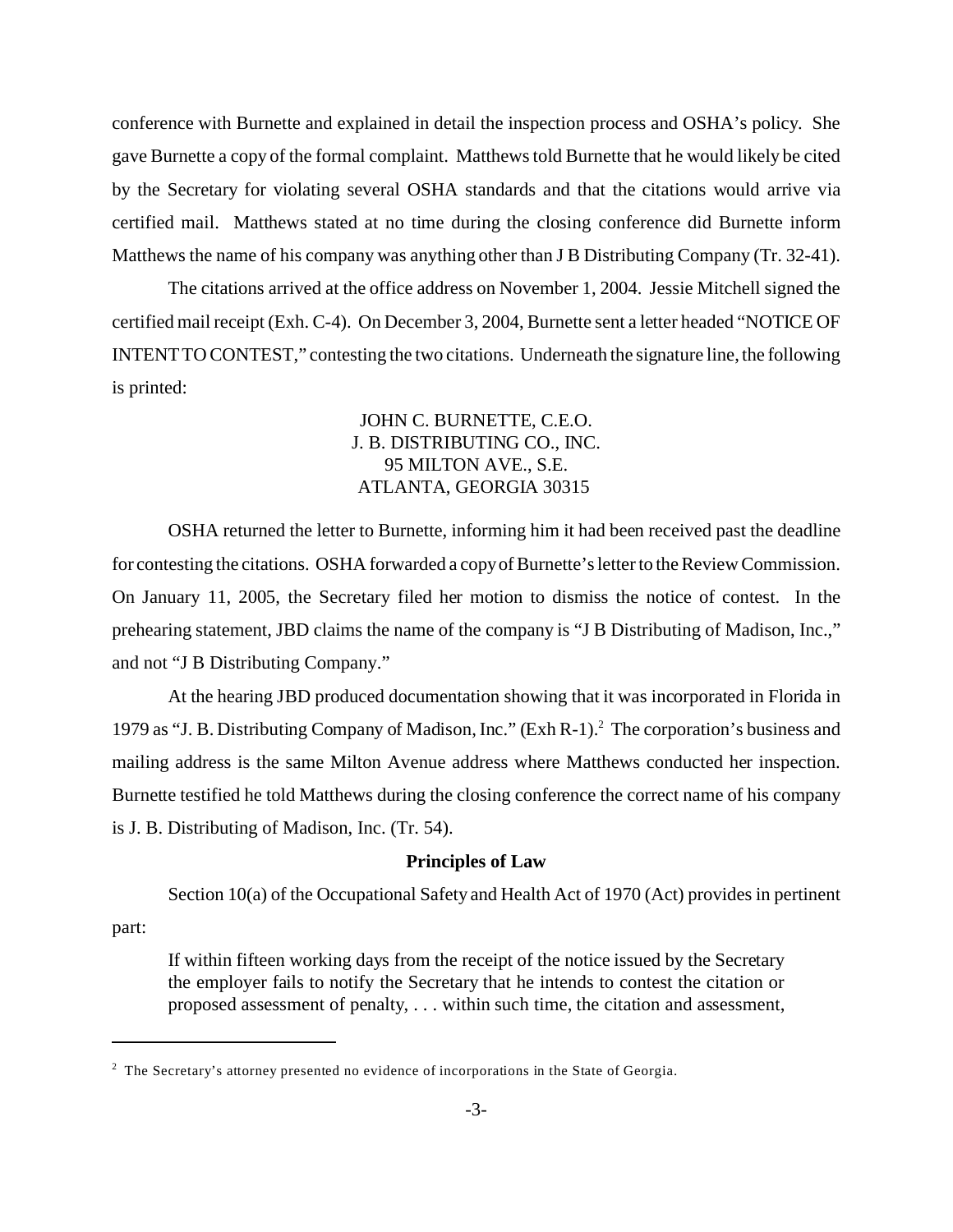as proposed, shall be deemed a final order of the Commission and not subject to review by any court or agency.

Despite this language, the Commission has held since 1981 that it could exercise jurisdiction to excuse some inadvertent late filings under Federal Rule of Civil Procedure 60(b). *Branciforte Builders, Inc.,* 9 BNA OSHC 2113 (No. 80-1920, 1981).

Federal Rule of Civil Procedure 60(b) provides in pertinent part:

On motion and upon such terms as are just, the court may relieve a party or a party's legal representative from a final judgment, order, or proceeding for the following reasons: (1) mistake, inadvertence, surprise, or excusable neglect; . . .(3) fraud . . . misrepresentation, or other misconduct of an adverse party; . . .or (6 ) any other reason justifying relief from the operation of the judgment.

It is the employer's burden to show that it is entitled to relief under Rule 60(b). *Craig Mechanical Inc.,* 16 BNA OSHC 1763 (No. 92-372, 1994), *aff'd without opinion*, 55 F.3d 633 (5th Cir. 1995).

#### **ANALYSIS**

#### **Name of the Employer**

JBD is correct that the registered name of the company is J. B. Distributing of Madison, Inc. This in no way invalidates the citations or renders their service improper. Burnette does not dispute that the employee who filed the complaint worked at his facility on Milton Avenue or that he owns and operates the business located there. Addressing the citation to "J B Distributing Company" instead of "J. B. Distributing of Madison, Inc." confused no one. Burnette knew Matthews inspected his facility and he knew citations were likely to follow. He signed his own notice of contest over the name "J B Distributing Company." Leaving out the phrase "of Madison, Inc." was a "mere technical misnomer which did not affect the nature of the proceeding or the allegations against the employer." *John Hill, d/b/a Leisure Resources Corp.,* 7 BNA OSHC 1485, 1486 (No. 78-0047, 1979).

#### **Certified Mail Receipt Signed by Employee**

The undersigned also rejects JBD's argument that only Burnette could sign for certified mail. Mitchell had worked for JBD for 24 years at the time of the hearing. Matthews testified Mitchell told her he was a supervisor. Aside from Mitchell and Buchanan, JBD claims the rest of the workers at the site are contract labor. Burnette stated he is usually only on site three days a week and sometimes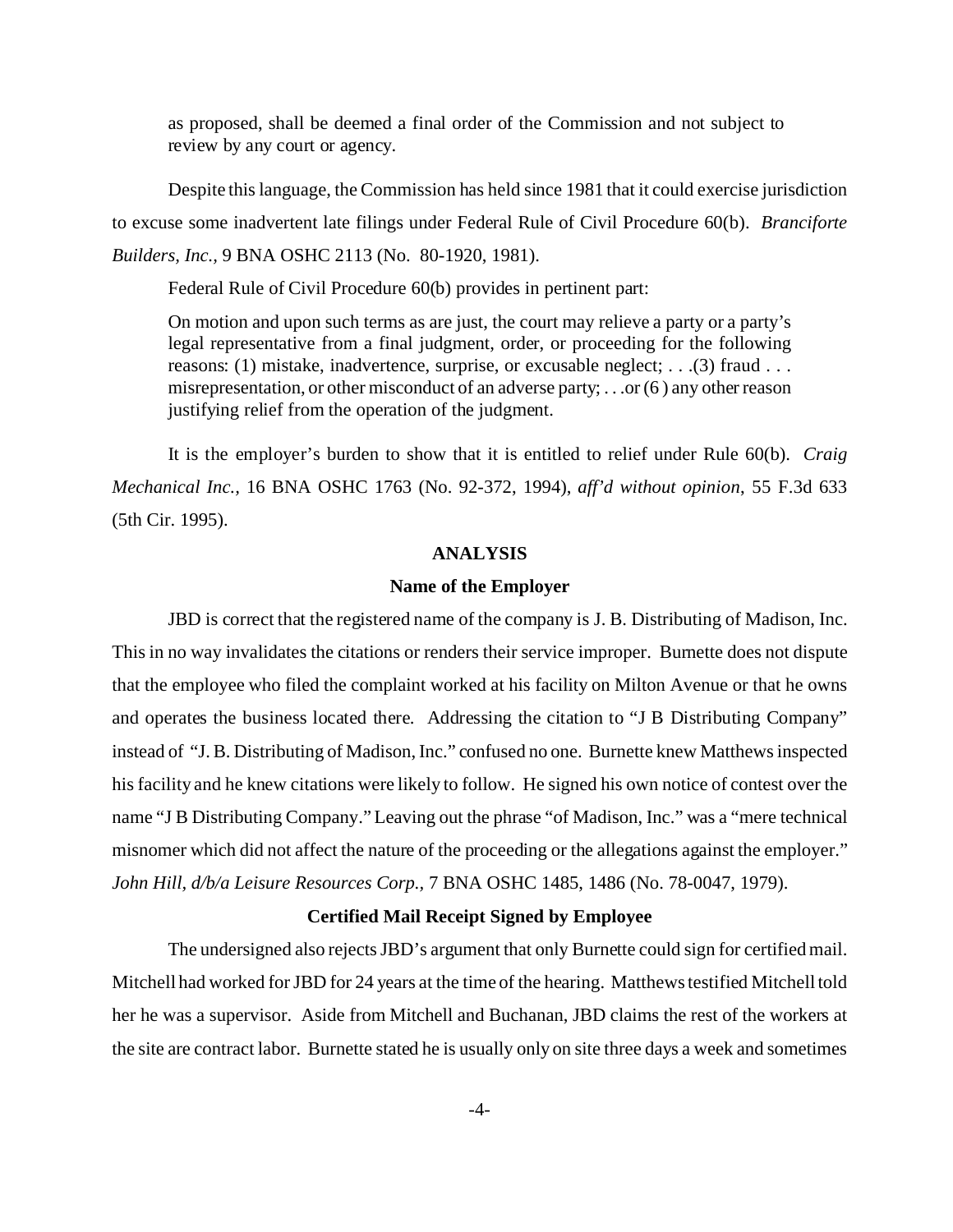he travels. Despite Mitchell's seniority and Burnette's frequent absences, JBD denied Mitchell had any supervisory authority.

The postal carrier drops JBD's mail through a chute in the front door. Burnette usually collects it. On the days he is not there, Burnette stated, the mail "just stacks up. Sometimes it could be placed on my desk" (Tr. 53). As for certified mail, Burnette testified, "Nobody can sign for anything but me. UPS, let me make an exception, UPS, anybody can sign for" (Tr. 51-52). He claimed Mitchell's signing for the citations was a "mistake" (Tr. 52).

In *B. J. Hughes, Inc.,* 7 BNA OSHC 1471, 1474 (No. 76-2165, 1979), the Commission held "the test to be applied in determining whether service is proper is whether the service is reasonably calculated to provide an employer with knowledge of the citation and notification of proposed penalty and an opportunity to determine whether to abate or contest." The Commission ruled explicitly the Secretary need not serve the president of the company or some other designated official (*Id.)*: "[S]ervice upon an employee who will know to whom in the corporate hierarchy to forward the documents will satisfy this test. Accordingly, we accept as valid service upon an employee at a local worksite who will know to whom the documents should be forwarded."

Mitchell, a longtime JBD employee, and one of only two permanent employees at the facility, signed for the citations. He knew to leave the certified letter on Burnette's desk. The Secretary properly served the citations.

## **Relief under Rule 60(b)**

At the hearing, JBD focused on the issues of the incorrect name and improper service. Rule 60(b)(3) incorporates the equitable tolling principles expressed by the United States Court of Appeals for the Fifth Circuit in *Atlantic Marine, Inc. v. OSHRC*, 524 F. 2d 476, 478 (5<sup>th</sup> Cir. 1975). An untimely filing of a notice of contest may be excused where the delay was caused by "the Secretary's deception or failure to follow proper procedures." JBD contends the Secretary engaged in misconduct by using the technically incorrect name and by using a delivery date based on Mitchell's signature. For the reasons discussed above, these actions cannot be considered misconduct under Rule 60(b)(3).

JBD offered little evidence in support of Rule 60(b)(1) relief. Burnette's testimony hints at a defense of excusable neglect. He stated, "[T]he moment I got the citation, I looked at it. I picked